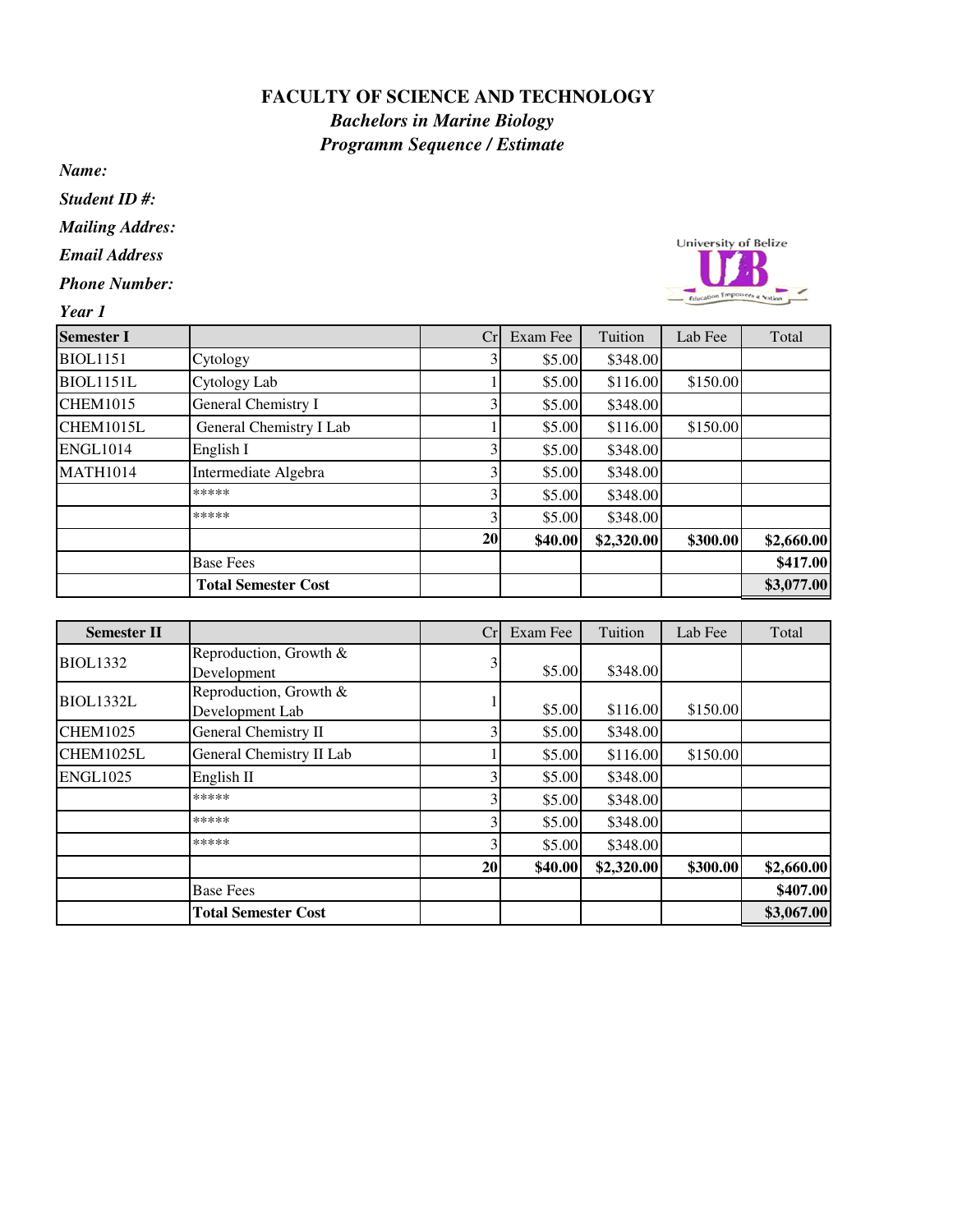| Year 2            |                                                       |    |          |            |          |            |
|-------------------|-------------------------------------------------------|----|----------|------------|----------|------------|
| <b>Semester I</b> |                                                       | Cr | Exam Fee | Tuition    | Lab Fee  | Total      |
| <b>BIOL2151</b>   | <b>Plant Physiology</b>                               |    | \$5.00   | \$348.00   |          |            |
| <b>BIOL2351</b>   | Genetics & Evolution                                  | 3  | \$5.00   | \$348.00   |          |            |
| <b>BIOL2401L</b>  | Plant Physiology & Genetics &<br><b>Evolution Lab</b> |    | \$5.00   | \$116.00   | \$150.00 |            |
| <b>MATH2011</b>   | <b>Biostatistics I</b>                                |    | \$5.00   | \$348.00   |          |            |
| <b>MATH1045</b>   | Pre - Calculus                                        |    | \$5.00   | \$348.00   |          |            |
|                   | *****                                                 | 3  | \$5.00   | \$348.00   |          |            |
|                   | *****                                                 |    | \$5.00   | \$348.00   |          |            |
|                   |                                                       | 19 | \$35.00  | \$2,204.00 | \$150.00 | \$2,389.00 |
|                   | <b>Base Fees</b>                                      |    |          |            |          | \$417.00   |
|                   | <b>Total Semester Cost</b>                            |    |          |            |          | \$2,806.00 |

| <b>Semester II</b> |                                                      | Cr | Exam Fee | Tuition    | Lab Fee  | Total      |
|--------------------|------------------------------------------------------|----|----------|------------|----------|------------|
| <b>BIOL2402</b>    | Ecology                                              |    | \$5.00   | \$348.00   |          |            |
| <b>BIOL2352</b>    | <b>Animal Physiology</b>                             |    | \$5.00   | \$348.00   |          |            |
| <b>BIOL2552L</b>   | Animal Physiology & Ecology Lab                      |    | \$5.00   | \$116.00   | \$150.00 |            |
| <b>MBIO2201</b>    | Introduction to Marine Ecosystems                    | 3  | \$5.00   | \$348.00   |          |            |
| <b>CHEM1032</b>    | Introduction to Organic &<br>Biochemistry            | 3  | \$5.00   | \$348.00   |          |            |
| CHEM1032L          | Introduction to Organic &<br><b>Biochemistry Lab</b> |    | \$5.00   | \$116.00   | \$150.00 |            |
| <b>MBIO2451</b>    | <b>Basic Water Skills</b>                            |    | \$5.00   | \$116.00   |          |            |
|                    | *****                                                |    | \$5.00   | \$348.00   |          |            |
|                    |                                                      | 18 | \$40.00  | \$2,088.00 | \$300.00 | \$2,428.00 |
|                    | <b>Base Fees</b>                                     |    |          |            |          | \$407.00   |
|                    | <b>Total Semester Cost</b>                           |    |          |            |          | \$2,835.00 |

| <b>Semester III</b> |                             | Crl | Exam Fee | Tuition  | Lab Fee | Total    |
|---------------------|-----------------------------|-----|----------|----------|---------|----------|
| <b>MBIO2303</b>     | Underwater Research Methods |     | \$5.00   | \$348.00 |         |          |
|                     |                             | J.  | \$5.00   | \$348.00 | \$0.00  | \$353.00 |
|                     | <b>Base Fees</b>            |     |          |          |         | \$407.00 |
|                     | <b>Total Semester Cost</b>  |     |          |          |         | \$760.00 |

Year 3

| <b>Semester I</b> |                                      | Cr | Exam Fee | Tuition    | Lab Fee  | Total      |
|-------------------|--------------------------------------|----|----------|------------|----------|------------|
| <b>MBIO3201</b>   | <b>Tropical Marine Invertebrates</b> |    | \$5.00   | \$348.00   |          |            |
| MBIO3201L         | Tropical Marine Invertebrates Lab    |    | \$5.00   | \$116.00   | \$150.00 |            |
| <b>MBIO3251</b>   | Marine Botany                        |    | \$5.00   | \$348.00   |          |            |
| MBIO3251L         | Marine Botany Lab                    |    | \$5.00   | \$116.00   | \$150.00 |            |
| <b>SCIE4651</b>   | <b>Scientific Writing</b>            |    | \$5.00   | \$348.00   |          |            |
| <b>MATH3012</b>   | <b>Biostatistics II</b>              |    | \$5.00   | \$348.00   |          |            |
|                   |                                      | 14 | \$30.00  | \$1,624.00 | \$300.00 | \$1,954.00 |
|                   | <b>Base Fees</b>                     |    |          |            |          | \$417.00   |
|                   | <b>Total Semester Cost</b>           |    |          |            |          | \$2,371.00 |